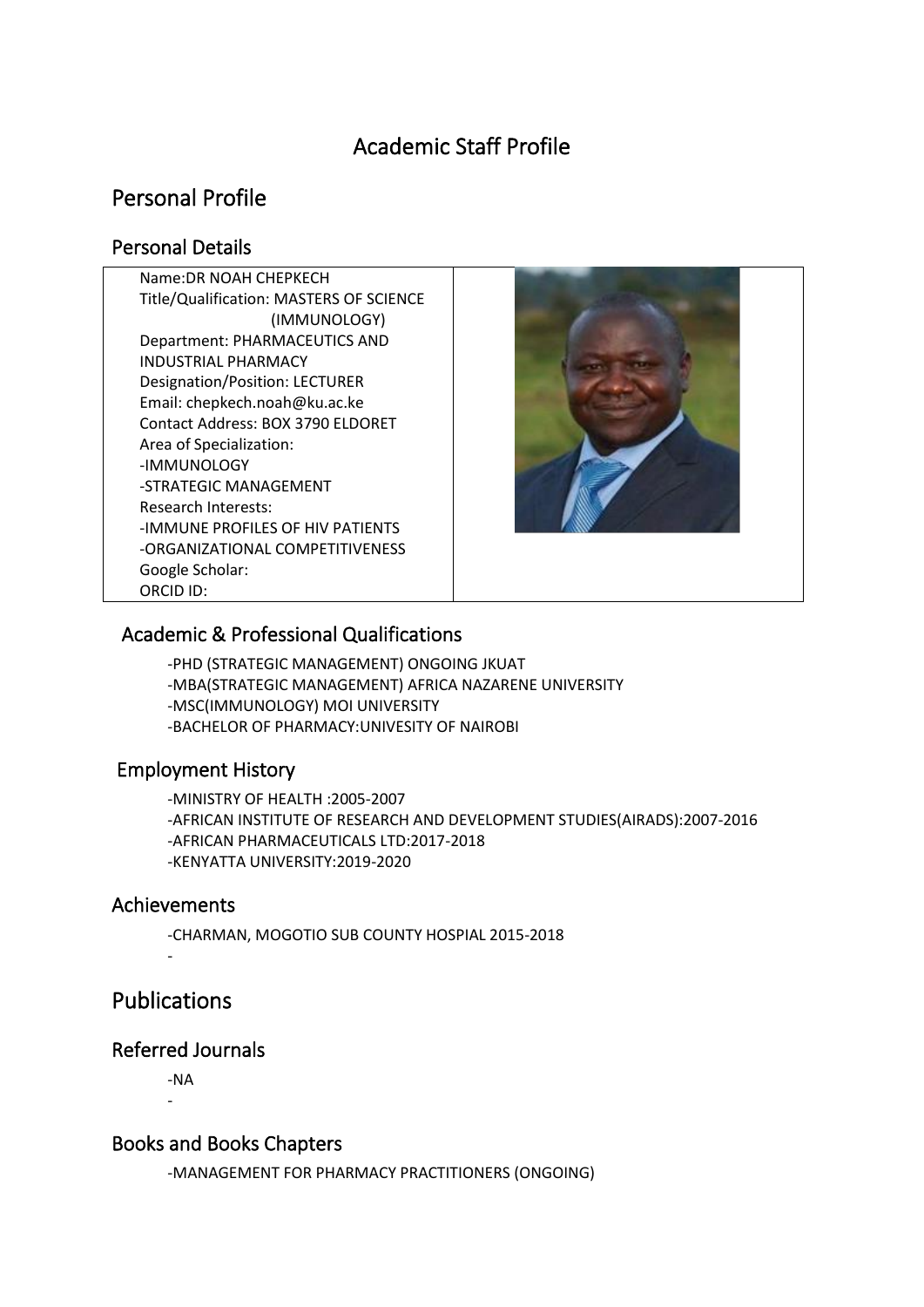## Conference/Workshops/Seminar Papers

#### Conference Papers

-NA -

-

#### Workshops Papers

-NA -

#### Seminar Papers

-NA

-

## Student Co-authored Publications

-NA -

## Other Publications

-THESIS: IMMUNE PROFILES OF HIV PATIENTS ON SECOND LINE ARVS(2012) -THESIS:BRANCH NETWORK AND ORGANIZATIONAL PERFORMANCE:A CASE OF AIRADS(2014)

#### Research

-A REVIEW OF PHARMACEUTICAL MANUFACTURING UNITS WITHIN UNIVERSITIES WORLDWIDE(0NGOING) -ENERGY USE IN PHARMACEUTICAL MANUFACTRERS(ONGOING)

## Funded Projects

-

-NONE

## Conferenced/Workshops/Seminars Attended

#### Conferences Attended

-PHARMACEUTICAL SOCIETY OF KENYA ANNUAL CONFERENCE 2020 -

## Workshops Attended

- -

#### Seminars Attended

- -